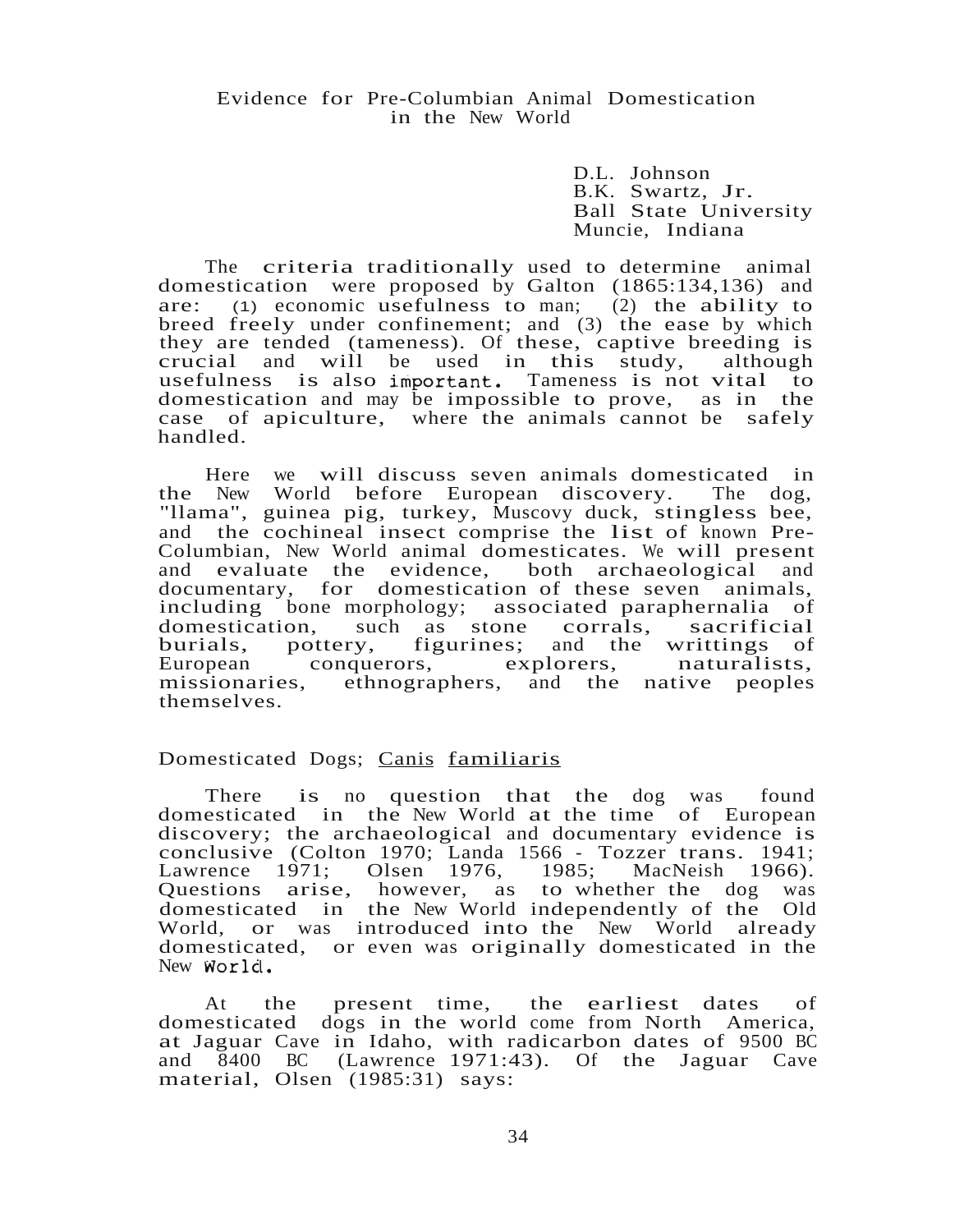One would not expect to find these early dogs in a locality so far south as the Jaguar Cave rock-shelter without finding remains in sites closer to the Bering Strait. Finding the remains • . . was due to the discovery and excavation of a rock-shelter site; less inviting sites, as yet unknown, between Jaguar Cave and the Bering Strait may, of course, hold equally important early dogs.

Remains of another early domestic dog were found at ana Cave west of Tucson, Arizona in a layer Ventana Cave west of Tucson, Arizona in a layer<br>associated with the Chiricahua-Amargosa II culture associated with the Chiricahua-Amargosa II complex and a radiocarbon date of 9500 BC (Colton 1970:153). There is some question about the context of that date. Haury rejects the antiquity of this date and suggests that this dog is probably associated with the Hohokam culture a thousand years ago (1950:159).

In the period between 1932-1953, twenty-eight more or less complete short faced wolf Canis Lupis familiaris skulls were found north and west of Fairbanks, Alaska, were found north and west of Fairbanks, Alaska, associated with a radiocarbon date of 8,000 BC. They have the closest morphological appearance to, and appear to be the forerunners of, contemporary domesticated Eskimo dogs<br>(Olsen 1985:22). Olsen (1977) has discussed the  $(Olsen \t1985:22)$ . Olsen  $(1977)$  has discussed possibility that the dogs were domesticated from the small, short faced Chinese wolf.

Early evidence that dogs were used as food comes from the Tehuacan Valley, at 6500-4900 BC (Flannery 1967:168). AT Colima, pottery figurines of dogs holding corn cobs in their mouths, ca. AD 600, may indicate that the dogs were fattened on corn before being eaten (Burleigh and Brothwell 1978:359).

Dog bone heads were found at the Awatovi site (Olsen Dog bone heads were found at the Awatovi site (Ofsen<br>1976:102,104). It is virtually impossible to identify characteristics of domestication from <sup>a</sup> carved bone. It must be assumed by the association with known domestic dogs and carved bone. Dog bone was also used in dogs and carved bone. Dog bone was also sacrifice (Landa 1566 - Tozzer trans. 1941:203).

### **Camelids;** the **·Llamas·**

Domesticated camelids are found throughout the Andes, parts of Central America and western Patagonia (Earle 1961:46-47). The llama, alpaca and vicuna all derive from the wild guanaco (Kenworthy 1975:46). The four varieties will be collectively referred to as "llamas" in this paper wherever that term is enclosed in quotes.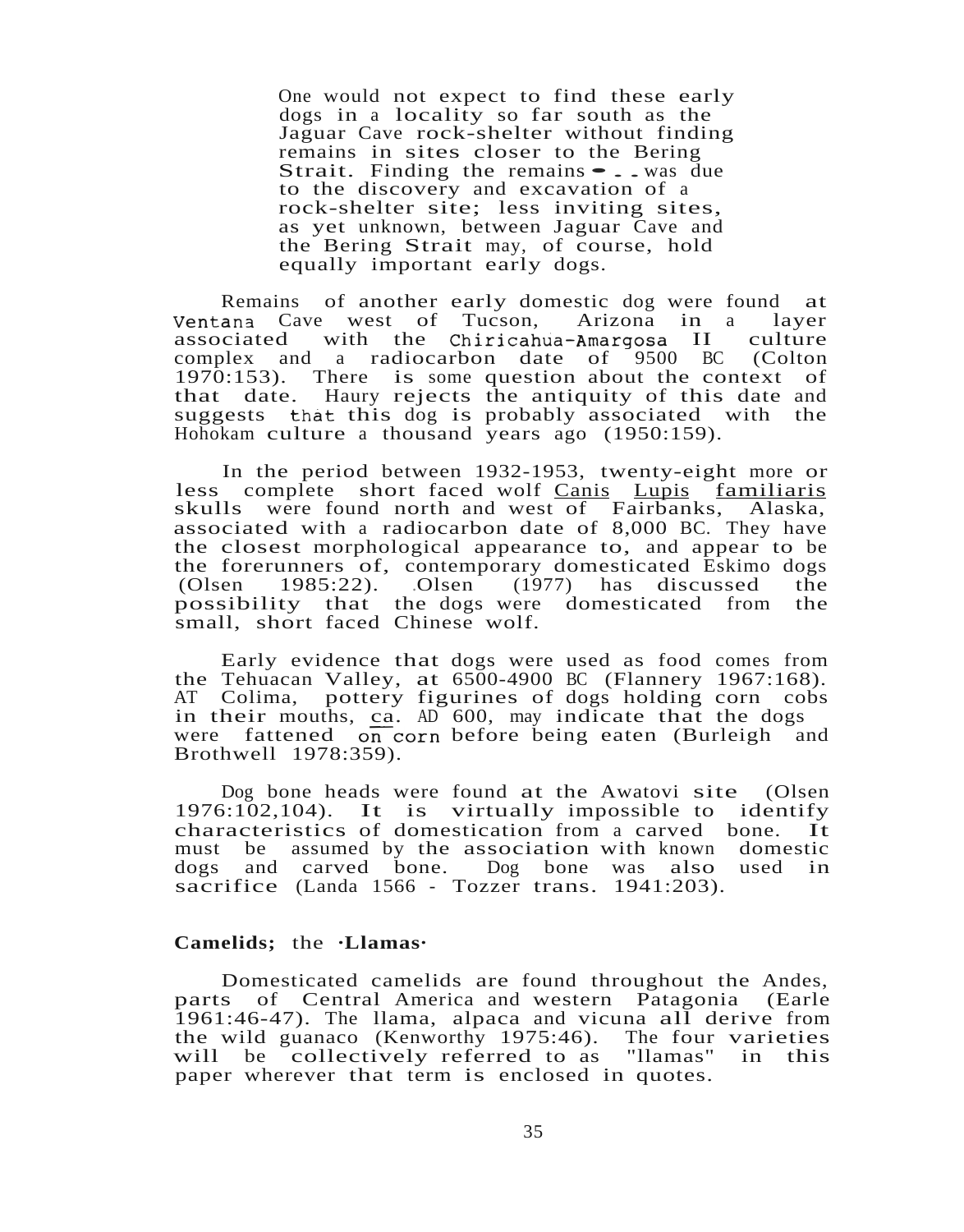Evidence of "llama" domestication occurs in the Puna of Junin, central Peruvian highlands (Wheeler Pires-Ferreia, et ale 1976:489). Remains in Level 4, relatively dated between 4200 BC and 2500 BC, show the change in bone morphology associated with the shift from wild to domesticated "llamas". Examination of camelid bone domesticated "llamas". Examination of camelid morphology from deposits in the Atacama Desert show the gradual development of the "blue rim", a thick layer of collagen on the bone surface, visible under microscopic study. This is <sup>a</sup> characteristic of domesticated "llamas" (Pollard and Drew 1975:229-304), and indicates that "llamas" were gradually domesticated during the period between 4200 BC and 2400 BC.

A stone corral with twenty centimeters of llama dung in the bottom was encountered adjacent to a ceramic workshop in the Moche' Valley (Porzorski 1976:130). One layer of dung 3 meters thick contained plant material (maize stalks, cobs and leaves, and algarrobo seeds) suggesting that crop-waste was fed to "llamas" (Shimada and Shimada 1985:15). Modelled clay figurines and vessels depicting llamas carrying packs and figurines of copulatj.ng llamas wearing harnesses suggest that llama breeding was controlled (Shimada and Shimada 1985:5. fig.1a).

Aside from their use as food, domesticated llamas were also used to transport cargo (Prescott 1843:806) and copper ore (Shimada and Shimada 1985:15), the fleece of all varieties was used for production of wool (Prescott 1843:807), in some areas "Ilamas" were milked (Shimada and Shimada 1985:3), and were sacrificed in religious Shimada  $1985:3$ , and were sacrificed in religious ceremonies (Meggars 1966:149; Porzorski 1979:167; Strong and Evans 1952:31).

In 1532, members of the Pizzaro expedition noted huge herds of llamas. Miguel de Estete wrote of llamas kept in herds and used for food in 1534. De Cuenca recorded Indian testimony about large herds in Northern Peru during his journey of 1566-1567. He spoke of eight corrals made of mud and stone for butchering and sacrificing the llamas (Shimada and Shimada 1985:17). Fully domesticated llamas had spread throughout the lowlands by 700-600 BC (Shimada and Shimada 1985:3).

## Guinea pig; the Cavy; Cavia porcellus

The guinea pig, or cavy, is indigenous to the Andes.<br>Remains of the earliest known fully domesticated form of the earliest known fully domesticated form were recovered from Pikimachay Cave in the highlands of Peru, ca. 5000 BC (Stahl and Norton 1987:385). The guinea pig was found in the Culebras Complex ca. 1800 BC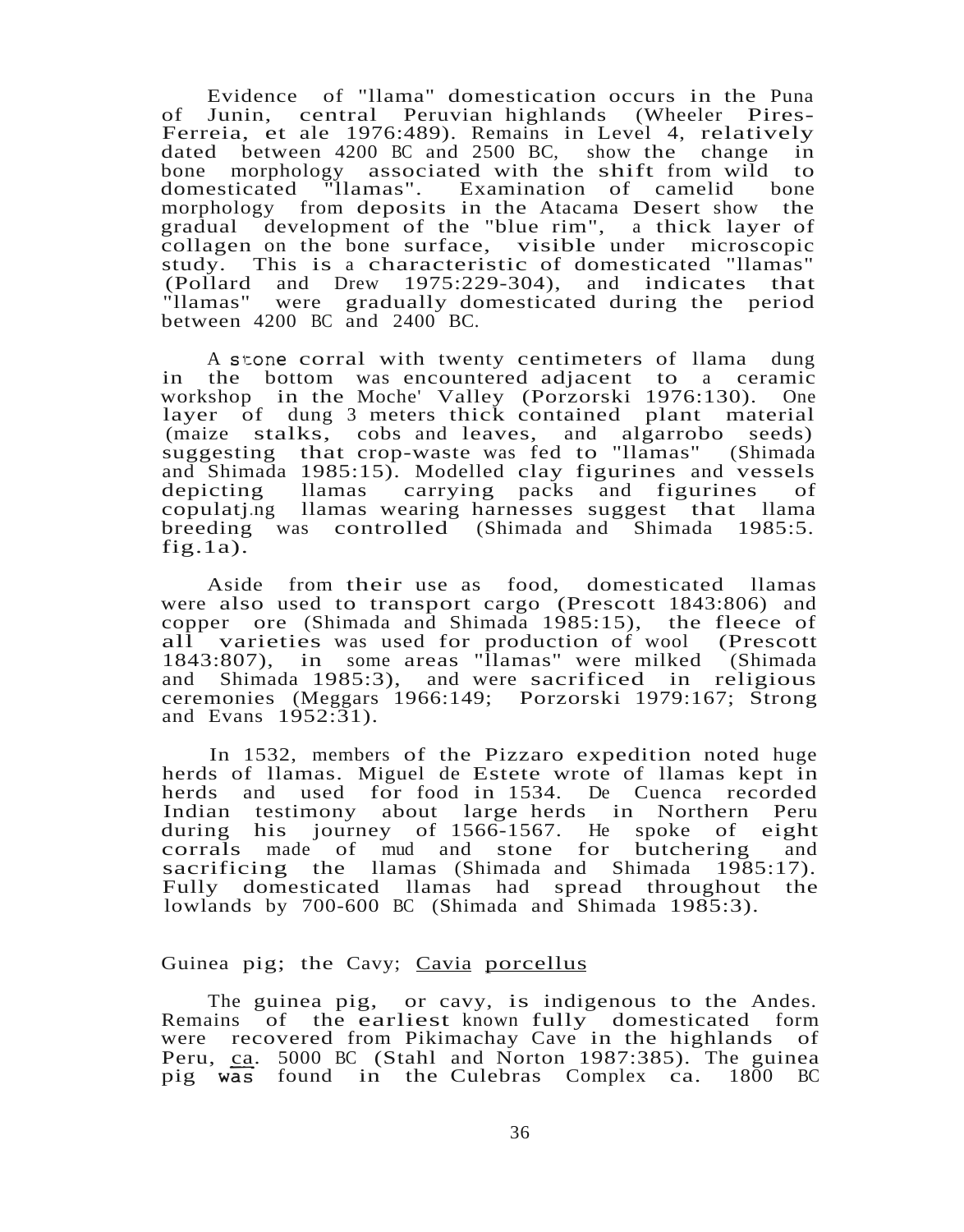(Lanning 1967:63), and in association with monumental architecture at Huaca ca. 1300-600 BC (Shimada and Shimada 1985:8). Guinea pigs were also found in association with human burials in the Ayalan cemetary in Ecuador, as were Muscovy ducks, dating to ad 500 (Hesse 1980) .

Meggers (1972:123) notes that guinea pigs were raised inside houses, and that they began to play an important role in the economy at an early time (Meggars 1972:46). Due to their high fertility and ease of maintenance, they ranked with sea food as the most important source of protien in the diets of the coastal Peruvians (Stahl and Norton 1987:385). Throughout the Andes, guinea pigs were most commonly kept as a food source, although they were also used as sacrificial offerings, an antidote to sorcery, and for the diagnosis and cure of illness -(Bolton 1979:263-239).

#### Muscovy Ducks; Carina moschata

In them Ecuadorian lowlands, Muscovy ducks were domesticated between 700 BC and 600 BC, called the "Historic" Period, and were associated with burials in the cemetary at Ayalan at AD 500 (Hesse 1980).

The 1987 discovery of an intact Moche' warrior-priest tomb at: Sipan, Peru, dated to AD 290, gives us a unique look into the culture of this Andean civilization. Included in the adornment of the warrior-priest were mirror image ear ornaments believed to depict a stylized Muscovy duck (Alva 1988:546-547).

Meggars (1966:123) mentions <sup>a</sup> large duck that was kept inside houses in Ecuador. The ducks were used for a number of purposes. Their meat was used as food--early explorer Cieza de Leon mentioned a duck raised in coastal Ecuadorian houses for food, as <sup>a</sup> sacrificial animal, and their dried meat made an aromatic powder (Stahl Norton 1978:386).

#### Turkeys; Meleagris gallopavo

Turkeys are found throughout North and Central *America.* Domesticated turkey bones appear in the Tehuacan Valley sequence early in the Palo Blanco phase, ca. AD 180. This is the oldest reliably dated evidence for the domestic turkey in Mesoamerica (Flannery 1966:175).

MacNeish (1966:290) points to the hybridization of turkeys, as evidence by bones found at Tehuacan, as proof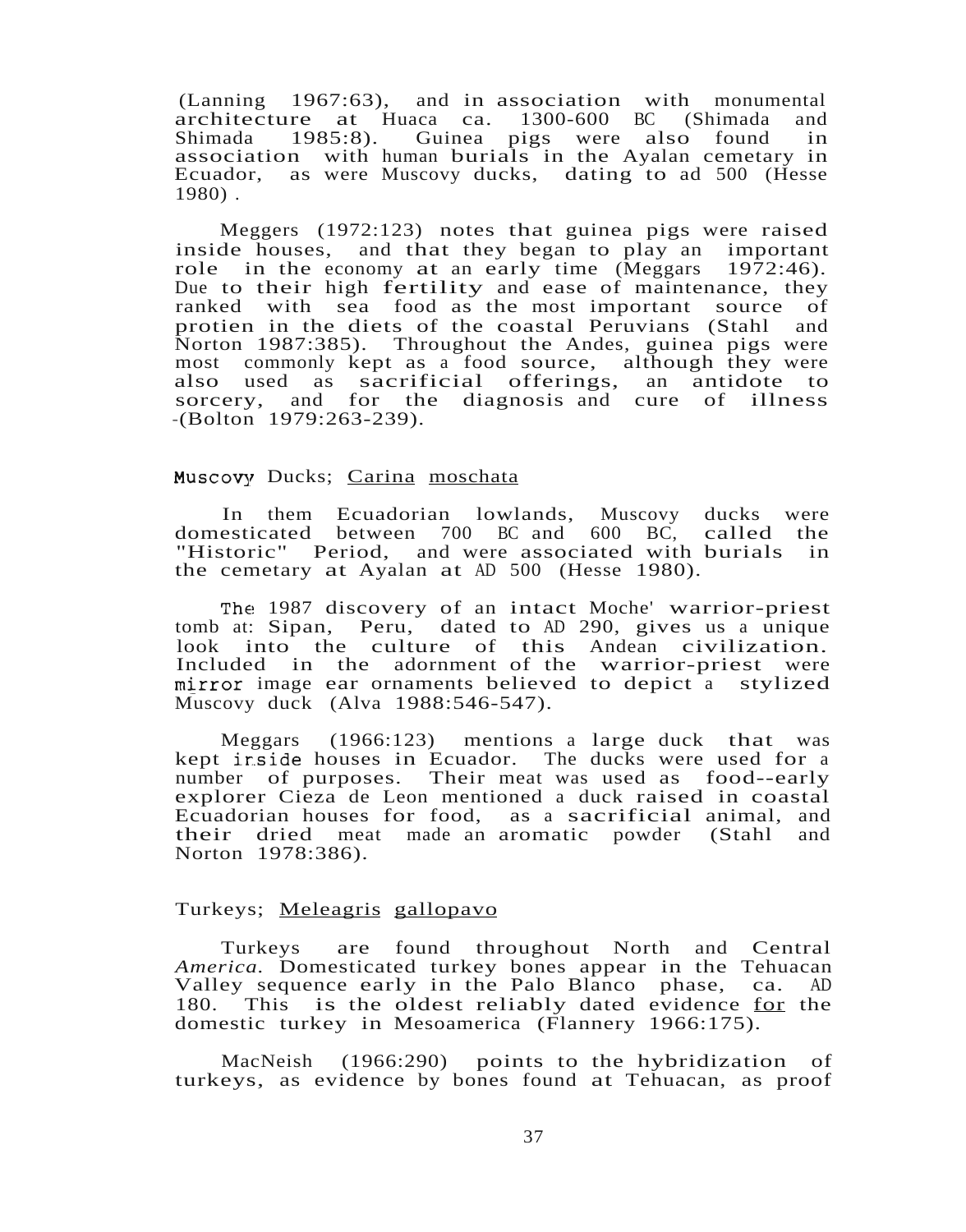that the turkey was domesticated. Bones found in the Northwest of Mexico and the Southwest United States, with earlier dates, as well as genetic similarities amoung<br>present day domestic and wild turkey populations in the present day domestic and wild turkey populations in "Southwest United States, indicate that domesticated turkeys spread from the greater Southwest to Tehuacan"  $(1966: 195)$ .

Analysis of coproliths, radiocarbon dating ca. AD 180, from the Tehuacan Valley shows the presence of turkey feathers and bees in the diets of the people living there (Callen 1966:273, 265). Turkey bones found in the basin-valley sites in the Northern Sierra suggest that the bird was originally taken from its mountain habitat and penned in the lower valley villages (Di Peso  $1977:7$ ).

Three varieties of turkeys were found at Casas Grandes, ca. AD 250. They were: 1) the Small Indian Domestic,  $\frac{\alpha_1}{\alpha_2}$  and  $\frac{\alpha_2}{\alpha_3}$  at the New Mexico Tompiro pueblos in the Rio Grande drainage; 2) the Large Indian Domestic, resembling birds from east central Arizona; and 3) the Tse Tala. which was a very large bird (Di Peso 1974:602). Evidence of egg shells and bones suggest that the Small and Larqe Indian Domestics were hybridized (Di Peso  $1974:603$  •

The earliest naturalist to give an account of the domestic turkey was Oviedo y Valdes. Slightly confused, he described turkeys that he had seen in the West Indies soon after the Conquest, "Whither they had been brought," he said, "from Spain" (Di Peso 1535:306).

Earlier records of turkeys include the lists of food served by Moctezuma to Cortes and his men in 1518 (Anderson and Dibble 1978:19; Prescott 1847:89). Prescott (1847:101) records that the yearly expenditure of the Aztec king Tezcuco included 8000 turkeys. Tepexi received tribute from his people in 1537, to give to Cortes, that  $IGorenstein$  1971:341). Di Peso (1974:602) mentioned the use of turkeys for trade, plumage, blood for decoration and religious ceremonies in Casas Grandes, as well as grave goods.

#### Stingless **Bee;** Melipona beecheii

Stingless bee apiculture occurs throughout much of the New World--Mexico, Yucatan, Central America and the Amazon Basin as far south as Sao Paulo (Nordenskiold 1929:177;£ig.12), but not in Peru. Darwin (1859:225) listed the stingless bee of Middle and South America as "Melipona domestica", due to the fact that it was so<br>often found domesticated, although it is now termed often found domesticated,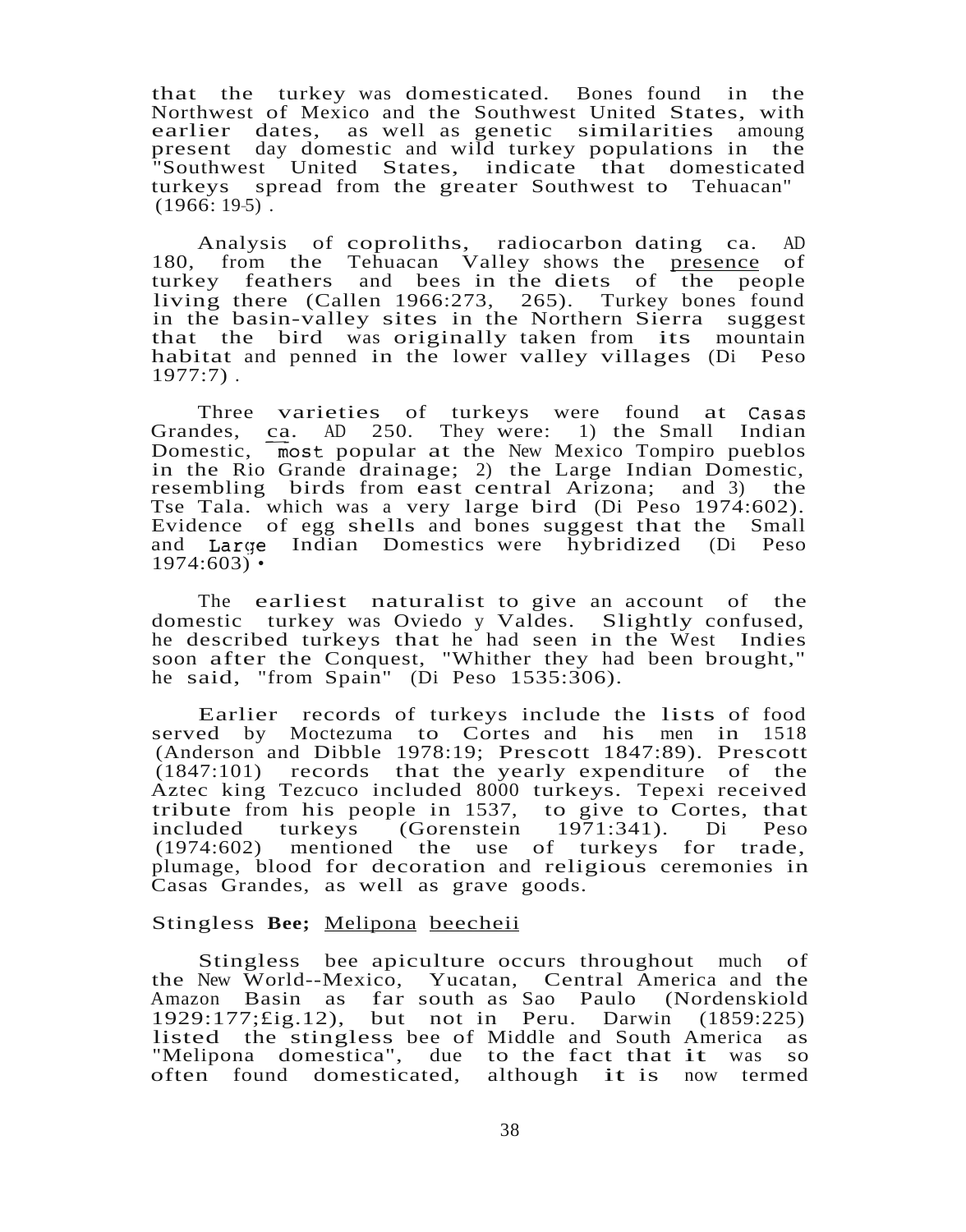## Melipona beecheii.

There is <sup>a</sup> great deal of documentary, but little direct archaeological, evidence of the domestication of the stingless bee. As mentioned above, an analysis of coproliths from the Tehuacan Valley, ca. AD 180, showed the presence of bees in the diet, although it cannot be proven that the bees were kept in hives (Callen that the bees were kept in hives (Callen  $1966:265$ ).

Sahagun (1547-69 - SeIer trans. 1829:403-405, 406- 411) states that wax of the bees was used by goldworkers employing the lost-wax casting method. They made "a mold employing the lost-wax casting method. They made a mold<br>by means of charcoal and wax, applying it to designs, and in this manner fuse gold and silver." When the wax was carved into the image to be cast, "they boil the wax and mix it with white copal, by which it becomes very compact. Then they clarified it by filtration, in order compact. Then they clarified it by filtration, that the impurities  $\ldots$  may be well settled out. When the wax is prepared. .they apply it on the charcoal." The wax-coated carving was then dipped in liquid clay and burned to remove the wax.

Easby (1966:73-75) mentioned the casting of gold using a lost-wax casting method, employing the wax of stingless bees by goldworkers of Columbia, and somewhat later in Panama and Costa Rica in the final centuries BC. Casting was never common in Peru, where the stingless bee does not occur (Plazas and de Saenz 1978:37).

The earliest documentary evidence for domestication of the stingless bee came from the Mayan Codex "Troano" (Afionymous, ca. AD 1178). The Troano is <sup>a</sup> calendrical almanac <u>listing</u> the times for various farming activities,<br>including the collection of wax and honey. It is annanac **ISTING** the times for various raining activities, comparatively dated at roughly AD 1178 (Thompson comparatively dated at roughly AD 1178 (Thompson 1950:24ipl. Illc.) by cross-referencing with the Dresden Codex, which mentions events for which dates are known. In 1530 Alanso de Avila marched into southwestern Yucatan and seized the beehives of the region and redistributed them amoung his men, as a method of impoverishing the natives (Blom 1936:72). Clavigero (1780:107) mentioned the antiquity of the stingless bee in the Yucatan, and its importance to the economic system of the region.

The stingless bee was domesticated simply by cutting <sup>a</sup> 2-3 foot section of hollow log, drilling <sup>a</sup> flight hole, then stopping the ends with plugs made of clay, or stones mixed with clay, that could be removed to collect the wax and honey or propagate the hives (Schwarz 1948:144). New hives were created by the simple expedient of separating <sup>a</sup> part of the brood comb, and placing it and few old bees in a new hive (Huber 1839:22).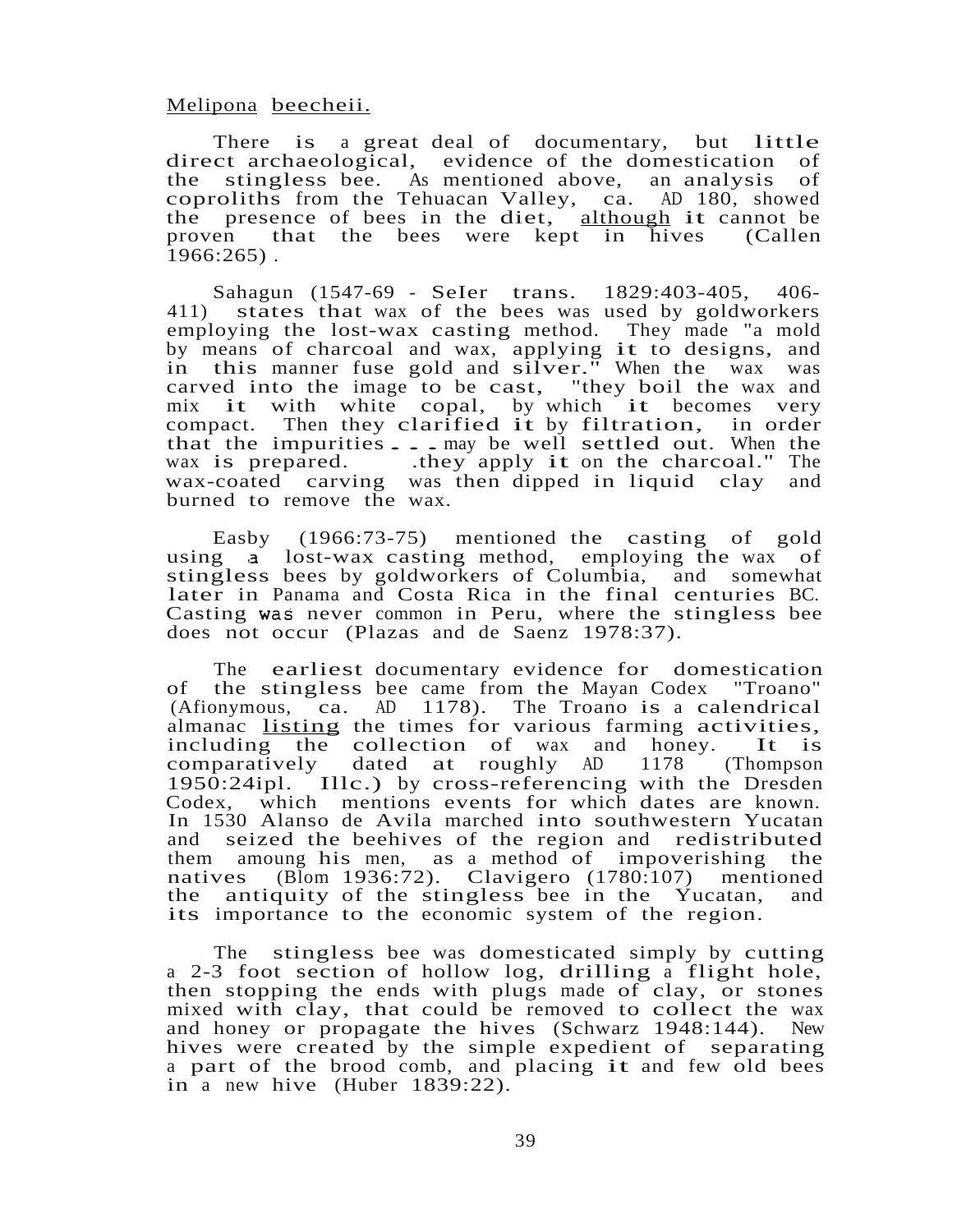The hives were often made of earthenware and ornamented with the heads of men or monsters, with the flight hole represented by the mouth (Schwarz 1948:145). Explanations for this ornamentation ranged from the erotic--to bring good luck, to the pragmatic--to show which side is  $\overline{up}$  when the hives are moved (Redfield 1934:48) ..

The stingless bee was used for a variety of purposes: wax; honey; wealth; status; (Schwarz 1948); as indemnity for crimes (Landa 1566 - Tozzer trans. 1941:98); and as medicine to treat vomiting and cramps (Nordenskiold 1929:170) .

### Cochineal Insect; Oactylopius coccus

Swartz (Meighan, et al. 1958:Table 7; p. 145) provides a compilation of animals throughout the world that have been domesticated and includes the cochineal. It was bred and produced <sup>a</sup> dye.

Examples of fine weaving of llama wool, colored with yellows, blues and reds date back as early as the Late Formative Period, ca. 700-500 BC (Murra 1962:710-728). It is possible that the red dye was cochineal dye, although it would be difficult, if not impossible to ascertain provenance of dyes in archaeological settings.

The red cochineal dye was extracted as <sup>a</sup> tribute item as early as 1511-1512 amoung the Toltecs (Oonkin  $1977:21$ ).

The cochineal was raised on a variety of cactus, called the opuntia, described by Oviedo y Valdes (1526), as well as other, later, Spanish historians. Nopals, or opuntias, were cultivated, then seeded with pregnant cochineals, which laid eggs that matured into adult which laid eggs that matured into adult insects, which were then harvested (Donkin 1977:16). Because the cochineal, whether domestic or wild, is <sup>a</sup> parasite on the nopal, the cactus must be "rested" every third to forth year (Alzate 1777-1794:85).

The harvested cochineal was treated in a variety of ways, all culminating in a silvery powder, that would, when properly processed, produce a deep red dve. So when properly processed, produce a deep red dye. valuable was this dye, that as early as  $1548$ , the cabidlo of Tlaxcala., Mexico, instructed officials to supervise of Haxcala., Mexico, instructed officials to supervise<br>the trade, as it was too easy to adulterate the product by the addition of such things as ash, sand, or inferior quality dye (Lee 1948:457).

Called niin by the Maya, the cochineal made a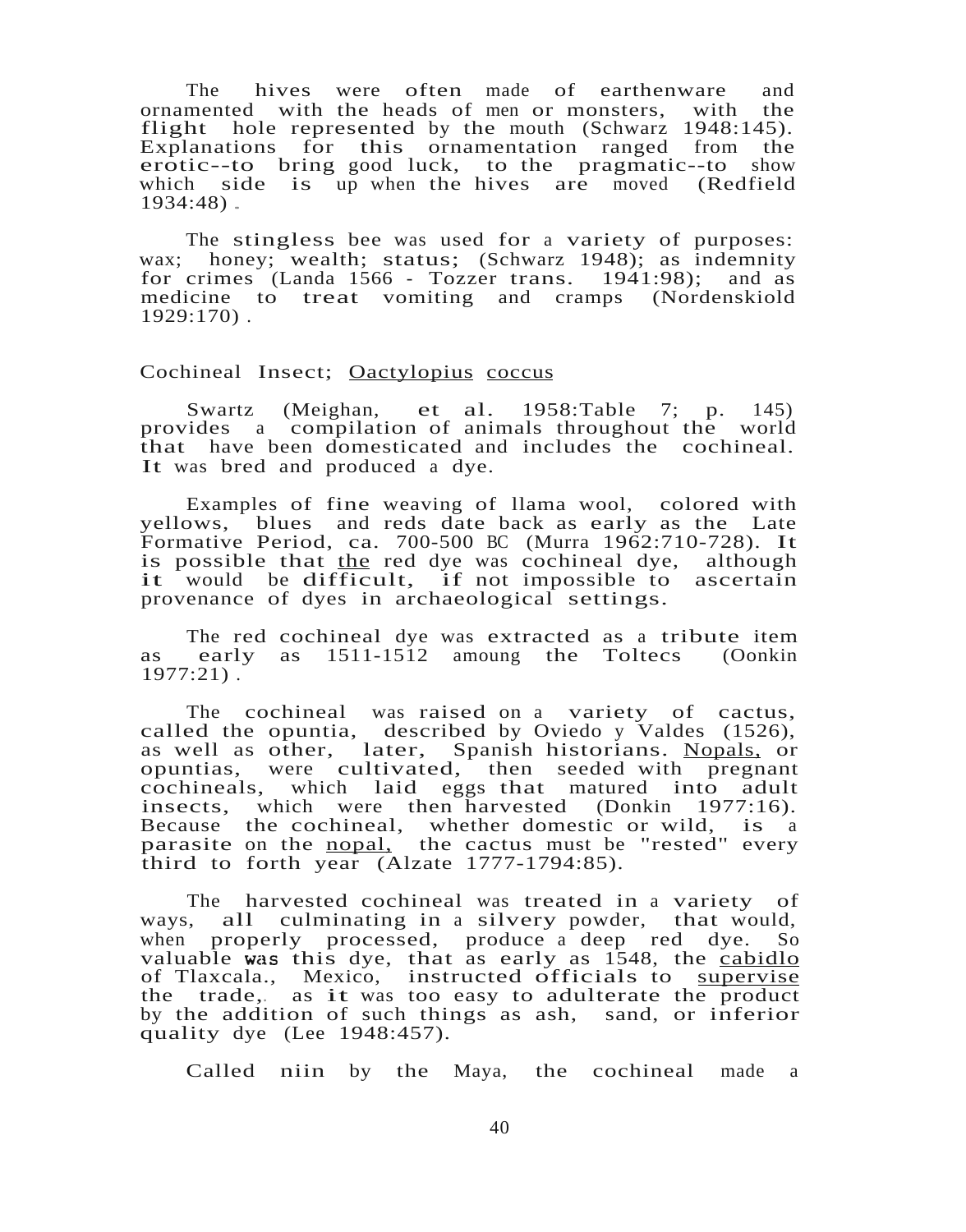medicine used in the treatment of swollen testicles and sores on the tongue caused by smallpox (Roys tongue caused 1931:125,164), and for the treatment of burns and broken *limbs* (Oviedo y Valdes 1526:99).

#### Summary

There were seven domesticated animals kept in the New World before European discovery. All but the cochineal may be demonstrated both archaeologically and with may be demonstrated both archaeologically and with documents. The dog dates to 9500 BC at Jaguar Cave, documents. The dog dates to  $9500$  BC at Jaguar Idaho (Lawerence 1971). The llama dates to 4200-2500 BC in the Central Peruvian Highlands (Wheeler Pires-Ferreia, et. al 1976). The guinea pig dates to 5000 BC in the highlands of Peru (Stahl and Norton 1987).

The Muscovy duck dates to 700-600 BC in the Ecuadorian lowlands (Hesse 1980). The turkey dates to AD<br>180 and probably came from the greater Southwest and probably came from the greater Southwest (MacNeish 1966). The stingless bee dates back to at least AD 180, at least, and is spread throughout Central and South America (Callen 1966). The cochineal is known historically, but there is no conclusive archaeological evidence for it (Donkin 1977).

Acknowledgements: The senior author would like to thank Dr. B.K. Swartz, Jr., without whose assistance this paper would never have been written. I also thank Dr. Ron Hicks, who first got me interested in the sUbject, as well as Dr. Raymond Thompson, who took time from his busy schedule to track down references for me. This paper was read at the Central States Anthropological Society meetings, March II, 1989, University of Notre Dame, by the senior author.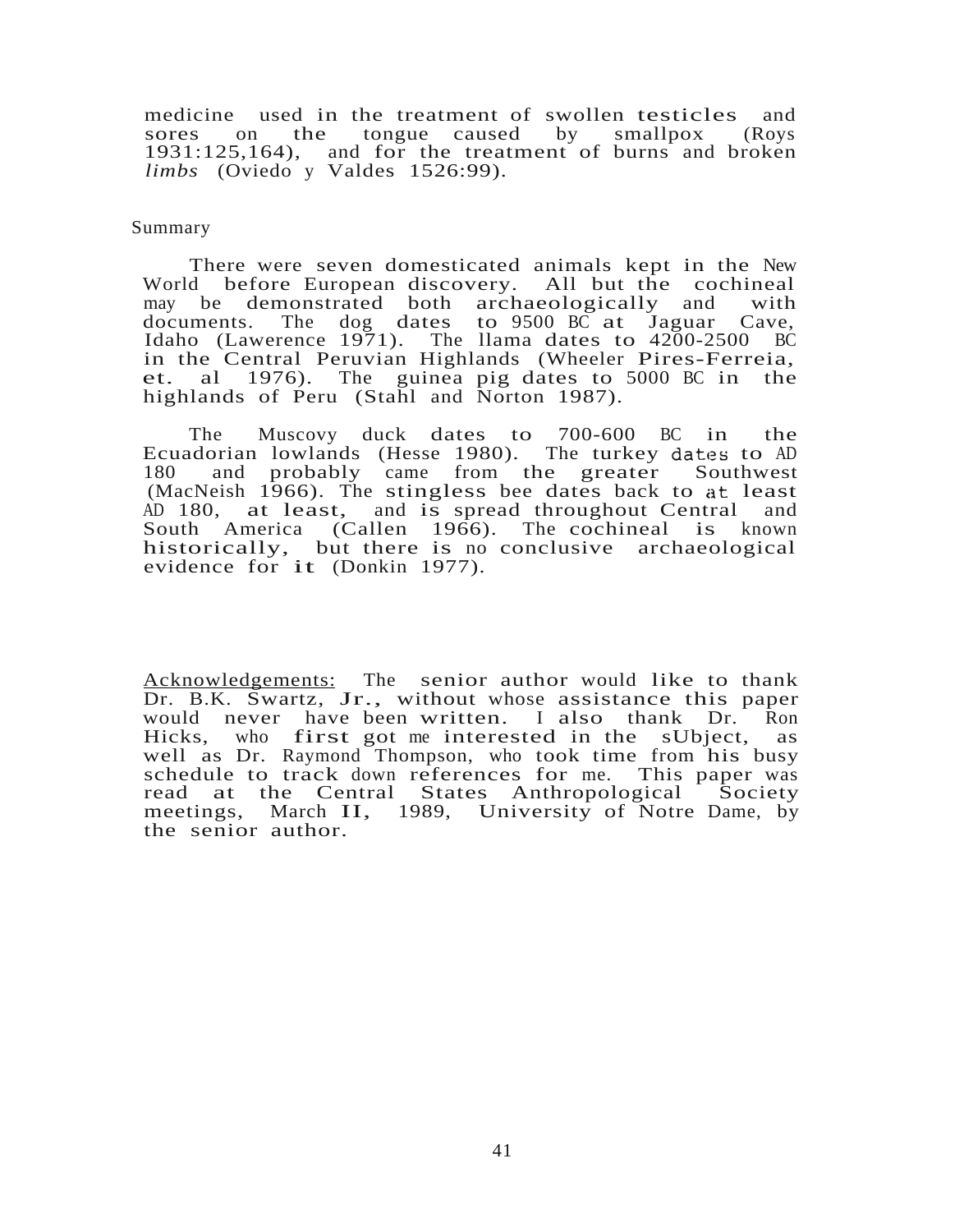## References Cited

Alva, Walter 1988. Discovering the New World's richest unlooted tomb. National Geographic 174:510-548.

Alzate y Ramirez, Jose Antonio de 1777. Memoria en que trata del insecto grana <sup>0</sup> cochinilla. Boletin de la Sociedad Mexicana de Geographia y Estadistica 3:82-86.

Anderson, Arthur J.O., and Charles E. Dibble 1978. The War of Conquest: How it Was Waged Here; or The Aztec's Own Story As Given to Fr. Bernandino de Sahagun, Rendered into Modern English. Salt Lake City: The University of Utah Press.

Anonymous Mayan Author ca. 1178. The Troano Codex.

- Blom, Frans Ferdinand 1936. The Conquest of Yucatan. Boston: Cooper Square Publishers.
- Bolton, Ralph 1979. Guinea pigs, protien and ritual. Ethnology 18:229-252.

Burleigh, R., and D. Brothwell

1978. Carbon isotopes in relation to maize in the diet of domestic dogs from early Peru and Ecuador. Journal of Archaeological Science 5:355-362.

Callen, Eric O.

1966. Analysis of the Tehuacan coprolites. In "Environment and subsistence: Tehuacan Archaeological-Botanical Project," ed. by Douglas S. Byers. Vol. 1, pp. 261-289. The Pre-History of the Tehuacan Valley, ed. by Richard S. MacNeish. Austin.

Clavigero, Francesco Saverio 1780. Storia antica del Messico; cavata da± migliori storici spangnuoli, <sup>e</sup> da± manoscritti, <sup>e</sup> dalle pitture antiche degl± indiani. Cessna 1:107-108.

Colton, Harold S.

1970. The aboriginal southwestern Indian dog. American Antiquity 35:153-159.

Darwin, Charles

1859. On the Origin of Species (a facsimile of the First Edition, 1964.) Cambridge: Harvard Universit:y Press.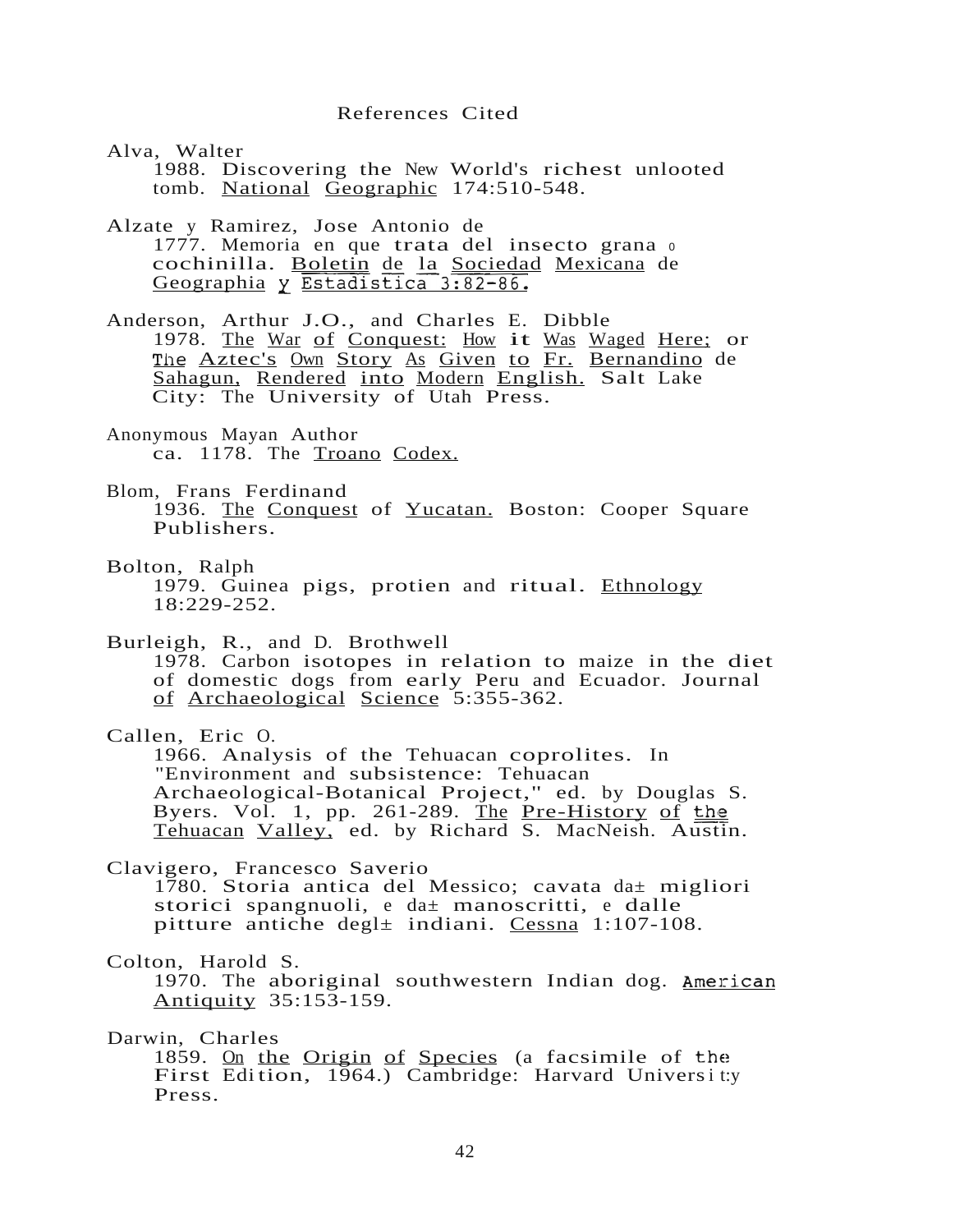Di Peso, Charles C.

1966. Archaeology and ethnohistory on the Northern Sierra. In "Archaeological frontiers and external connections," ed. by Gordon F. Ekholm and Gordon R. Willey. Vol. 4, pp. 3-25. Handbook of Middle American Indians, ed. by Robert Waucope. Austin

.<br>-<br>1 1974. Casas Grandes: <sup>a</sup> fallen trading center on the Gran Chichimeca, (3 Vols.). Amerind Foundation Series No.9., ed. by Gloria J. Fenner. Dragoon.

#### Donkin, R. A.

1977. Spanish red. An ethnogeographical study of cochineal and the Opuntia cactus. Transactions of the American Philosophical Society, Vol. 67, part 5. Philadelphia: American Philosophical Society.

## Earle, Olive L.

1961. Camels and Llamas. New York: William Morrow.

## Easby, Dudy T., Jr.

1966. Early metallurgy in the New World. Scientific American 214:72-78.

## Flannery, Kent V.

1966. The vertebrate fauna and hunting patterns.. In "Environment and subsistence: Tehuacan Archaeological-Botanical Project," ed. by Douglas S. Byers. Vol. 1, pp. 132-177. The Pre-History of the Tehuacan Valley, ed. by Richard S. MacNeish. Austin

## Galton, Francis

1865. The domestication of animals. Transactions of the Ethnological Society of London, n.s.  $3:122-138$ .

Gilmore, Raymond **M.**

1963. Fauna and ethnozoology of South America. In "Handbook of South American Indians," ed. by Julian H. Steward. Vol. 6, pp. 345-464. Bureau of American Ethnology, Bulletin 143. Washington.

### Gorenstein, Shirley

1971. Archaeology, history and anthropology in the Mixteca-Puebla region of Mexico. American Antiquity 36:335-343.

# Huary, E.W.

1950. The Stratigraphy and Archaeology of the Ventana Cave, Arizona. Tucson: University of Arizona Press.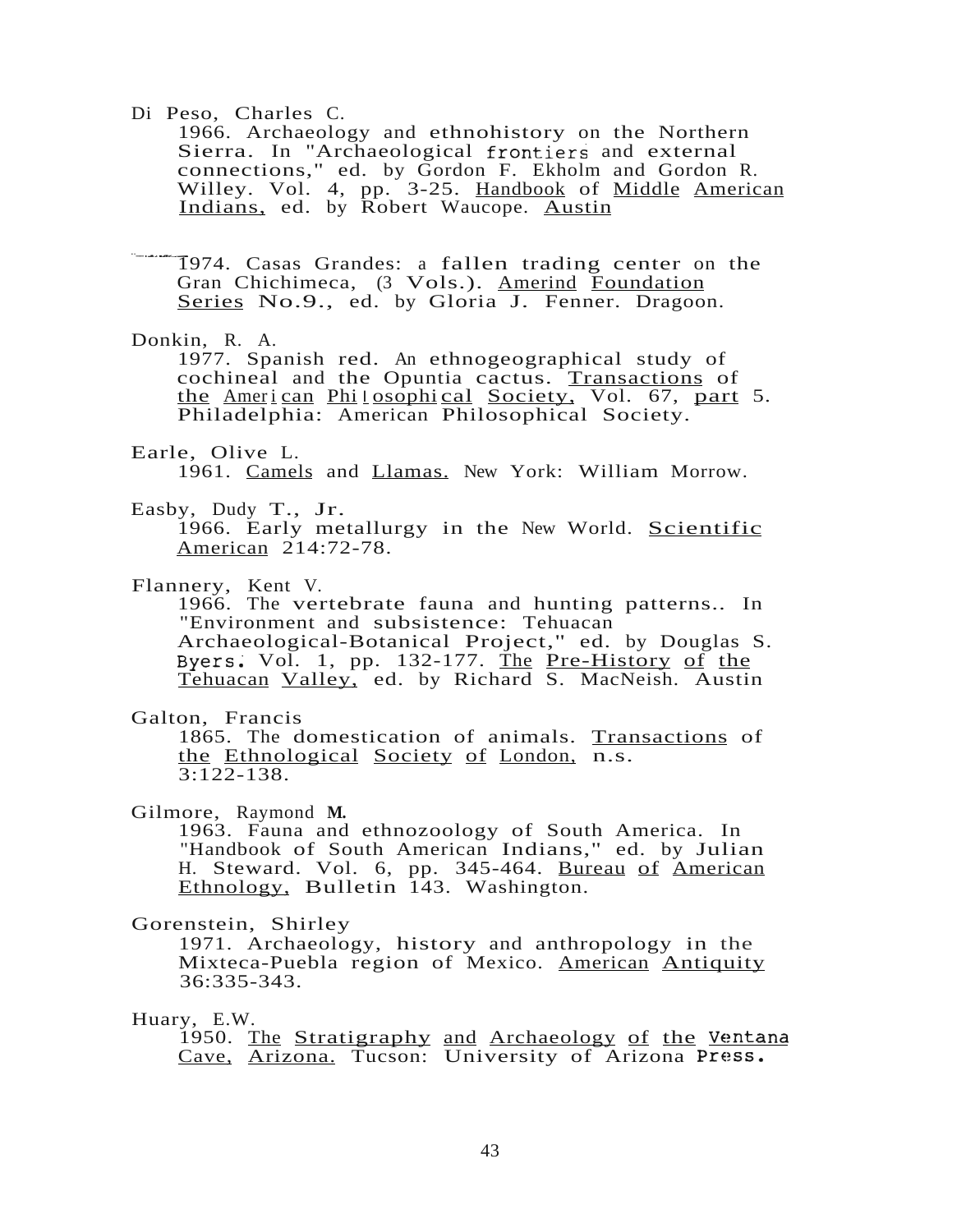Hesse, Brian 1980. Archaeological evidence for the Muscovy duck in Ecuador. Current Archaeology 21:139-140. Huber, Jean Pierre 1939. Notice sur la melipone domestique, abeille domestique mexicaine. Mem. Soc. Phys. Hist. Nat. 8:1- 26. Kenworthy, Leonard S. 1975. Camel and Their Cousins. New York: Harvey House. Landa, Diego de 1566. Relacion' de las cosas de Yucatan. (translated and edited with notes by Alfred M. Tozzer, 1941). Papers of the Peabody Museum of Archaeology and Ethnology, Harvard University, Vol. 18 Cambridge. Lanning, Edward P. 1967. Peru Before the Incas. Englewood Cliffs: Prentice Hall. Lawerence, Barbara 1971. Antiqiuty of large dogs in America. Tebiwa 11:43-49. Lee, R. 1948. Cochineal production and trade in New Spain to 1600. The Americans 4:449-473. McMillan, R.B. 1970. Early canid burial from Western Ozark highland. - Science 167:1246-1247. MacNeish, Richard S. 1966. An interdisciplinary approach to an archaeological problem. In "Environment and subsistence: Tehuacan Archaeological-Botanical Project," ed. by Douglas S. Byers. Vol. 1, pp. 14-24. The Pre-history of the Tehuacan Valley, ed. by Richard S. MacNeish. Austin Meggars, Betty J. 1966. Ecuador. Ancient peoples and places series, ed. by Glyn Daniel. London: Hazell Watson and Viney. Meighan, C.W., D.M. Pendergrast, B.K. Swartz, Jr., and M.D. Wissler 1958. Ecological interpretation in archaeology: part II. American Antiquity 24:131-150. Murra, J. V. 1962. Cloth and its functions in the Inca State.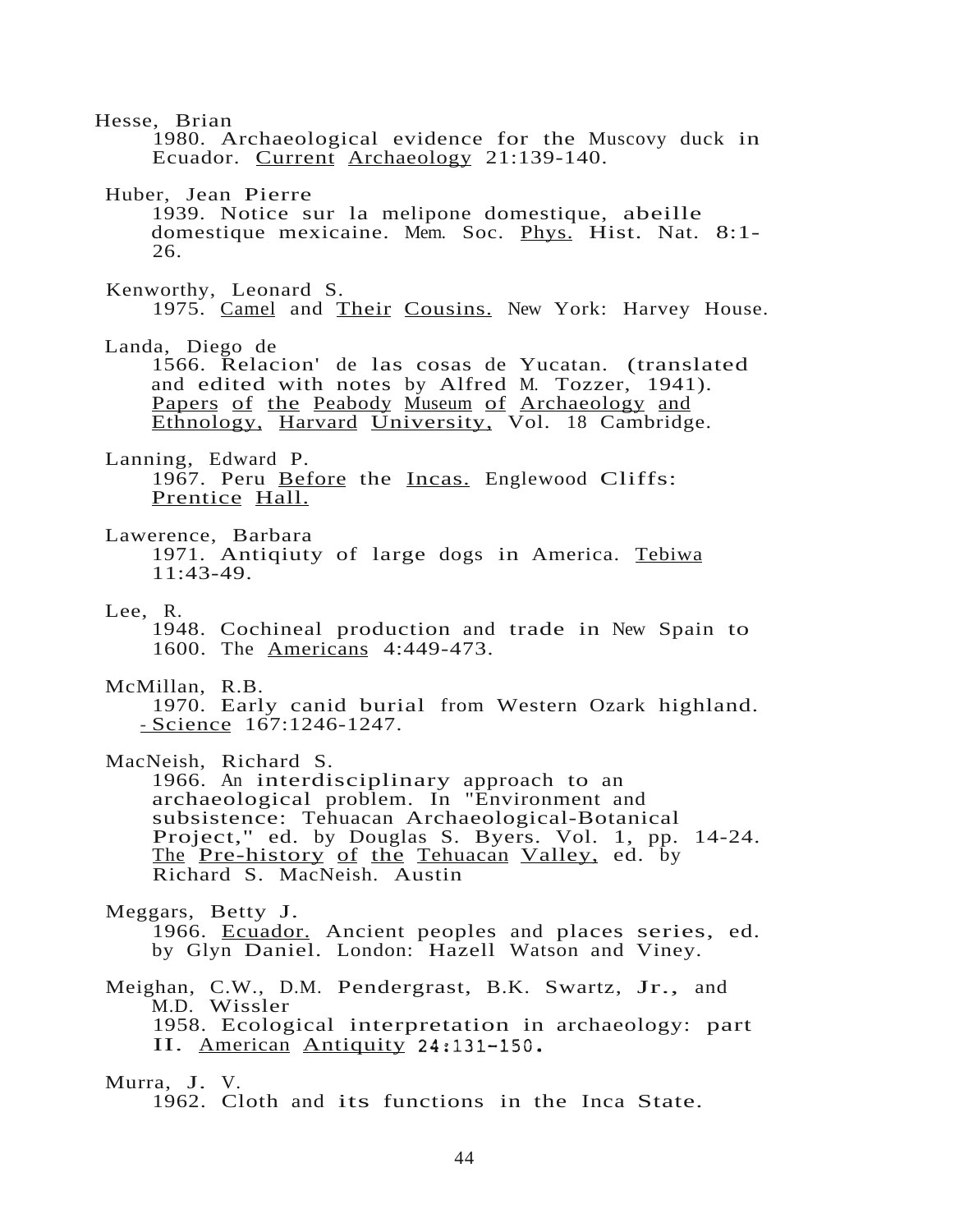American Anthropologist 64:710-728.

- Nordenskiold, Nils Erland Herbert 1962. L'apiculture Indienne. Journal de la Societe des americanisates 21:169-182.
- Olsen, Stanley J. 1976. The dogs of Awatovi. American Antiquity 41:102- 106.

1977. The Chinese wolf, ancestor of New World dogs. Science 197:533-535.

- 1985. Origins of the Domestic Dog: the Fossil :Record. Tucson: University of Arizona Press.
- Oviedo y Valdes, Gonzalo Fernandez de 1526. De la natural historia de las Indias. Toledo.

1535. Historia general y natural de las Indiasj' islas y tierra-firme del Mar Oceano. Madrid

- Plazaz, Clemencia and Ana Maria Falchetti de Saenz 1978. Technology of ancient Columbian gold. Natural History 88:37-46.
- Pollard, G.C., and I.M. Drew

1975. Llama herding and settlement in pre-historic northern Chile: an application of analysis for determining domestication. American Antiquity 40:296- 305.

- Pozorski, Sheila G. 1979. Prehistoric diet and subsistence of the Moche Valley, northern Peru. World Archaeology 2:163-184.
- Prescott, William H. 1843. History of the Conquest of Mexico and History of the Conquest of Peru. New York:Modern Library.
- Redfield, Robert, and Alfonso R. Villa 1934. "Chan Kom, <sup>a</sup> Maya Village." Carnegie Institute of Washington. Washington.

Roys, Ralph L. 1931. The ethnobotany of the Maya. In The Middle American Research Series Publication, No.2. Tulane University, Department of Middle American Research, New Orleans.